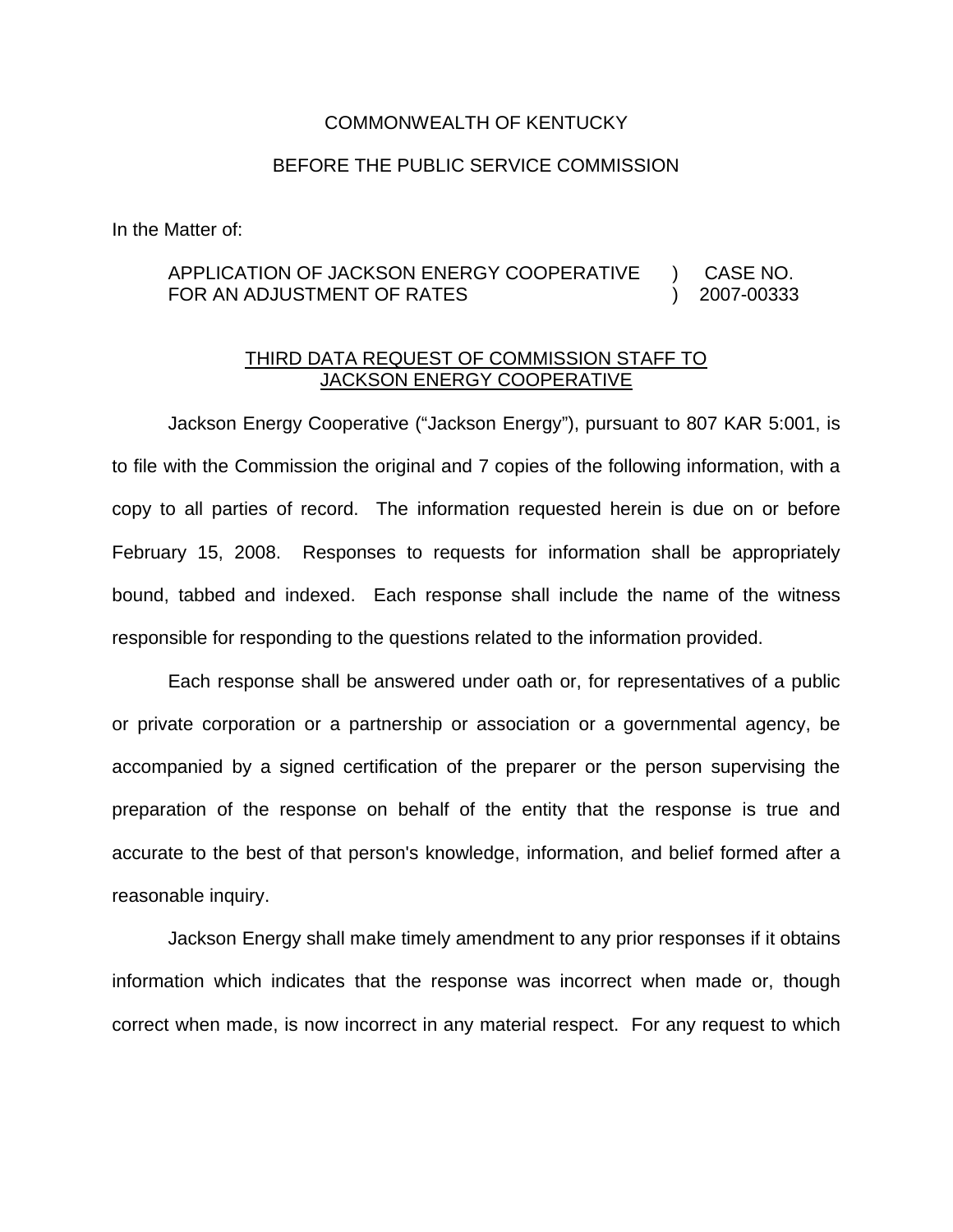Jackson Energy fails or refuses to furnish all or part of the requested information, it shall provide a written explanation of the specific grounds for its failure to completely and precisely respond.

Careful attention shall be given to copied material to ensure that it is legible. When the requested information has been previously provided in this proceeding in the requested format, reference may be made to the specific location of that information in responding to this request. When applicable, the requested information shall be separately provided for total company operations and jurisdictional operations.

1. Refer to the responses to Items 2 and 5 of the Commission Staff's second data request ("second request").

a. When will Jackson Energy close its books for calendar year 2007?

b. Provide Jackson Energy's income statement and Times Interest Earned Ratio for calendar year 2007. Consider this a continuing request if the information is not available at the time the response to this request is due.

c. Based on its 2007 financial results, explain whether Jackson Energy is in default of its Rural Utilities Service mortgage requirements. Consider this a continuing request if the information is not available at the time the response to this request is due.

2. Refer to page 3 of 3 of the response to Item 10 of the Staff's second request, which shows a proposed increase of \$6,672,135 based on the corrected treatment of the amortization expense of \$470,772.

a. Explain whether Jackson Energy is revising its proposed revenue increase upward to \$6,672,135.

-2- Case No. 2007-00333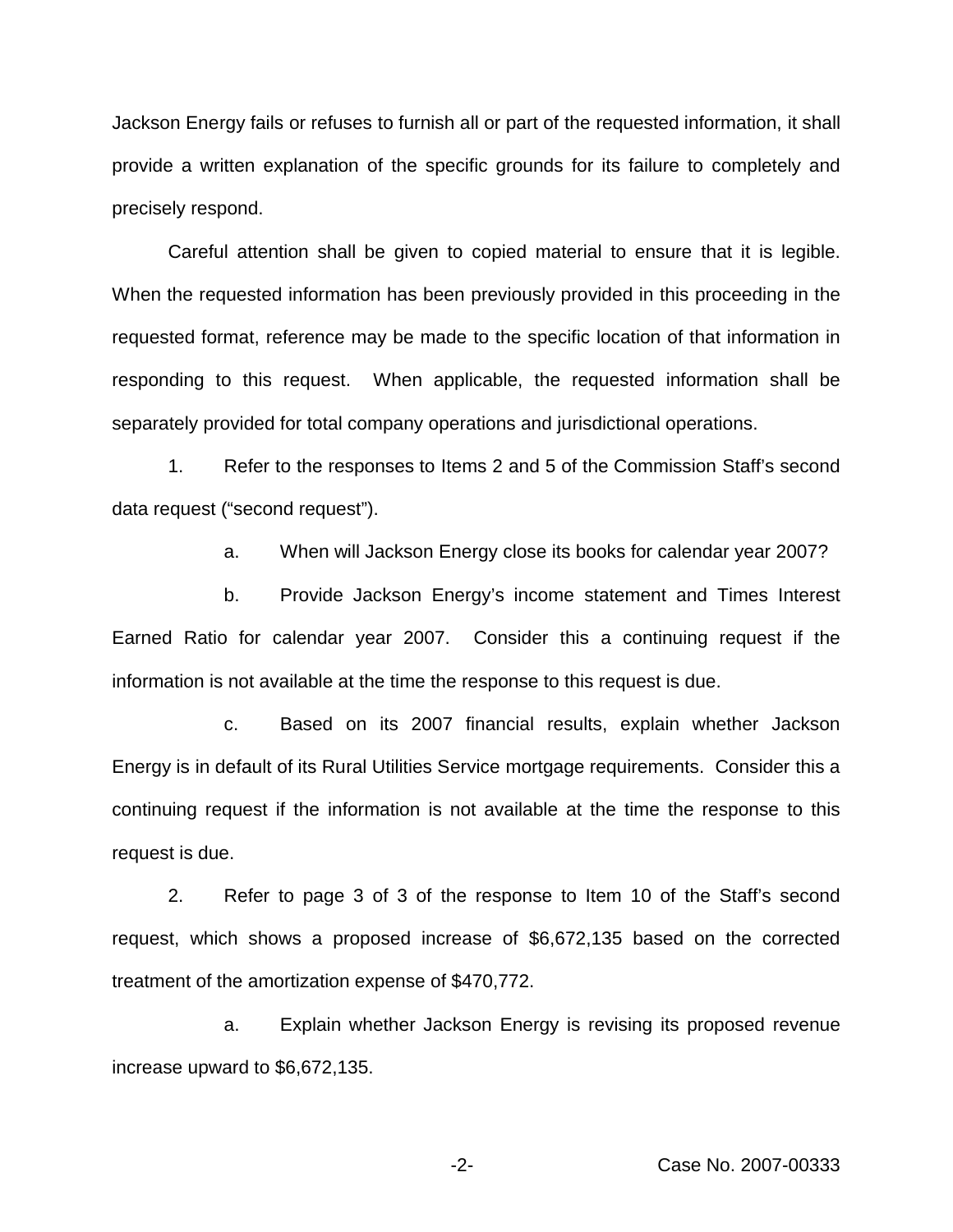b. In a number of its responses, Jackson Energy has noted items, in addition to the amortization expense, for which it made an error on an adjustment or, due to oversight, did not make an adjustment that it should have made. These items are in the responses to Items 14, 16, 17(a), 17(e), 18(b), 18(c), 18(d), and 28 of Staff's second request. Provide an updated version of page 3 of 3 of the response to Item 10 of the request which reflects the impact of these additional changes/corrections.

3. Refer to pages 1 through 3 of 5 of the response to Item 11 of the Staff's second request and Exhibit X of the application. Further review of Exhibit X reflects that, excluding environmental surcharge amounts, (1) Jackson Energy's test-year revenues were roughly \$2.5 million less than its revenues in the 12 months immediately preceding the test year and (2) its test-year purchased power expense was roughly \$45,000 greater than in the 12 months immediately preceding the test year. Staff is satisfied that the changes in Jackson Energy's wholesale billing units from the prior period to the test year explain the slightly greater level of purchased power cost during the test year. However, the changes in retail billing units do not appear to support the test year's lower level of revenues. Provide an explanation for why non-environmental surcharge revenues declined by \$2.5 million from the prior period to the test year.

4. Refer to pages 4 through 5 of 5 of the response to Item 11 of the Staff's second request.

a. The response to Item (c)(1) states that the Global Positioning System and mapping project, which started in February 2006, is expected to take approximately 4 years to complete and that test-year expenditures "will continue for this period." By "this period" does Jackson Energy mean for the next 2 years, until February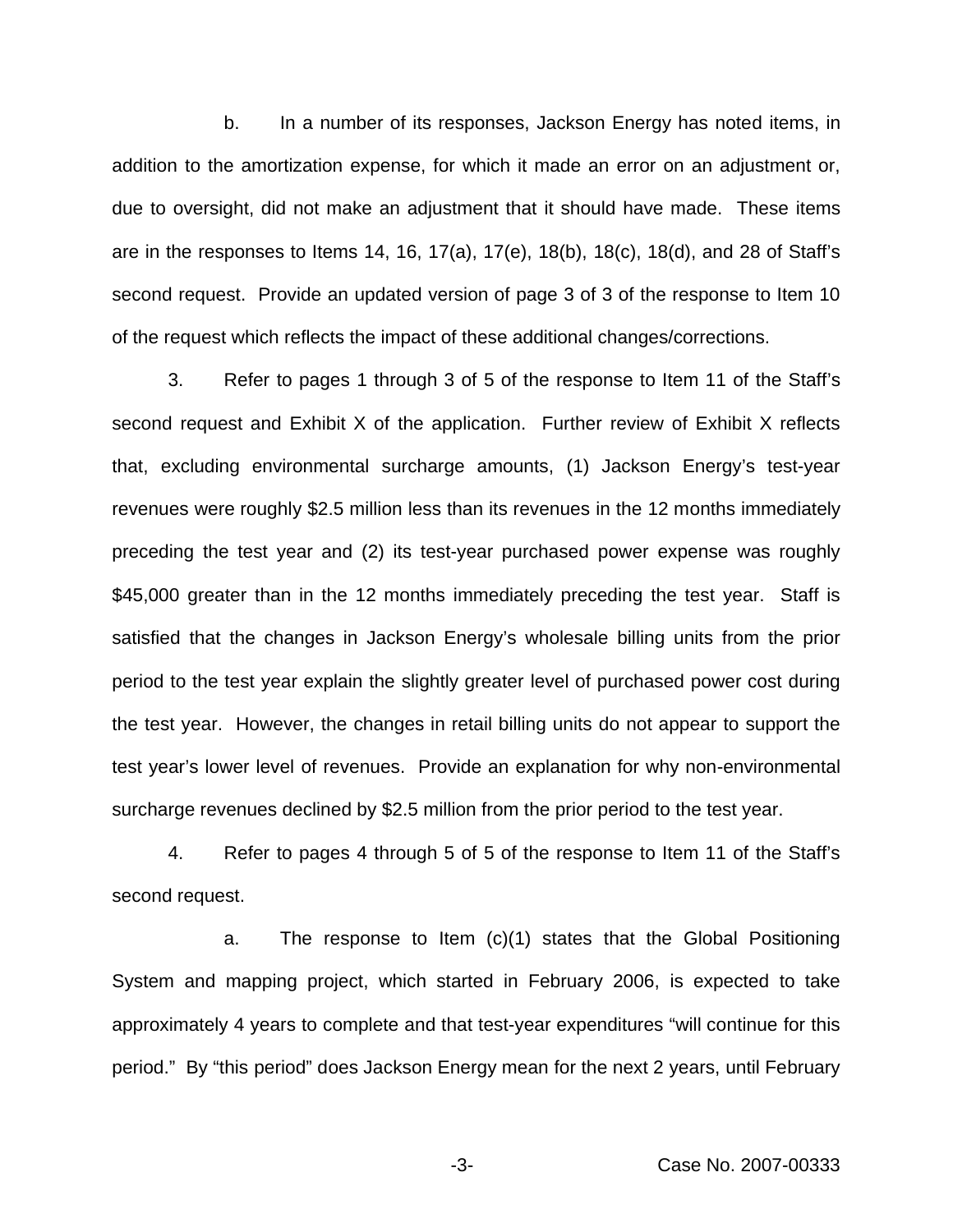2010? Explain whether, after the project is completed, the expenditure level is expected to revert to the level experienced prior to the project.

b. The response to Item (c)(2) states that "Expense increase due to changing coordination scheme which requires regulators and OCR's to be changed in the field." Explain what is meant by "changing coordination scheme" and why, and by whom, regulators and OCR's are now required to be changed in the field.

c. The response to Item  $(c)(3)$  states that there were "more outages" during the test year." Provide a comparison of the number of outages and the number of customers affected by outages during the test year compared to calendar years 2001 through 2005 along with a comparison of the amounts recorded in Account 593.01, Maintenance of Lines – Emergency, for the test year and the same 5 calendar years.

d. The response to Item (c)(4) indicates that the increase in right-ofway expense was to "get on a more current rotation for clearing the system." Explain whether the increase during the test year has enabled Jackson Energy to get on a more current rotation or whether the higher levels of expense will need to continue for it to get on a more current rotation at some point in the future.

e. The response to Item (c)(5) indicates that increases in the cost of a lockbox service and bank charges for credit card payers caused the increase in Consumer Records and Collection costs. Provide the costs incurred for the lockbox service and the bank charges for credit card payers for the test year and the 12 months immediately preceding the test year.

f. The response to Item (c)(6) explained what was meant by "Treasury Interest" but did not explain why there was such an expense in the test year,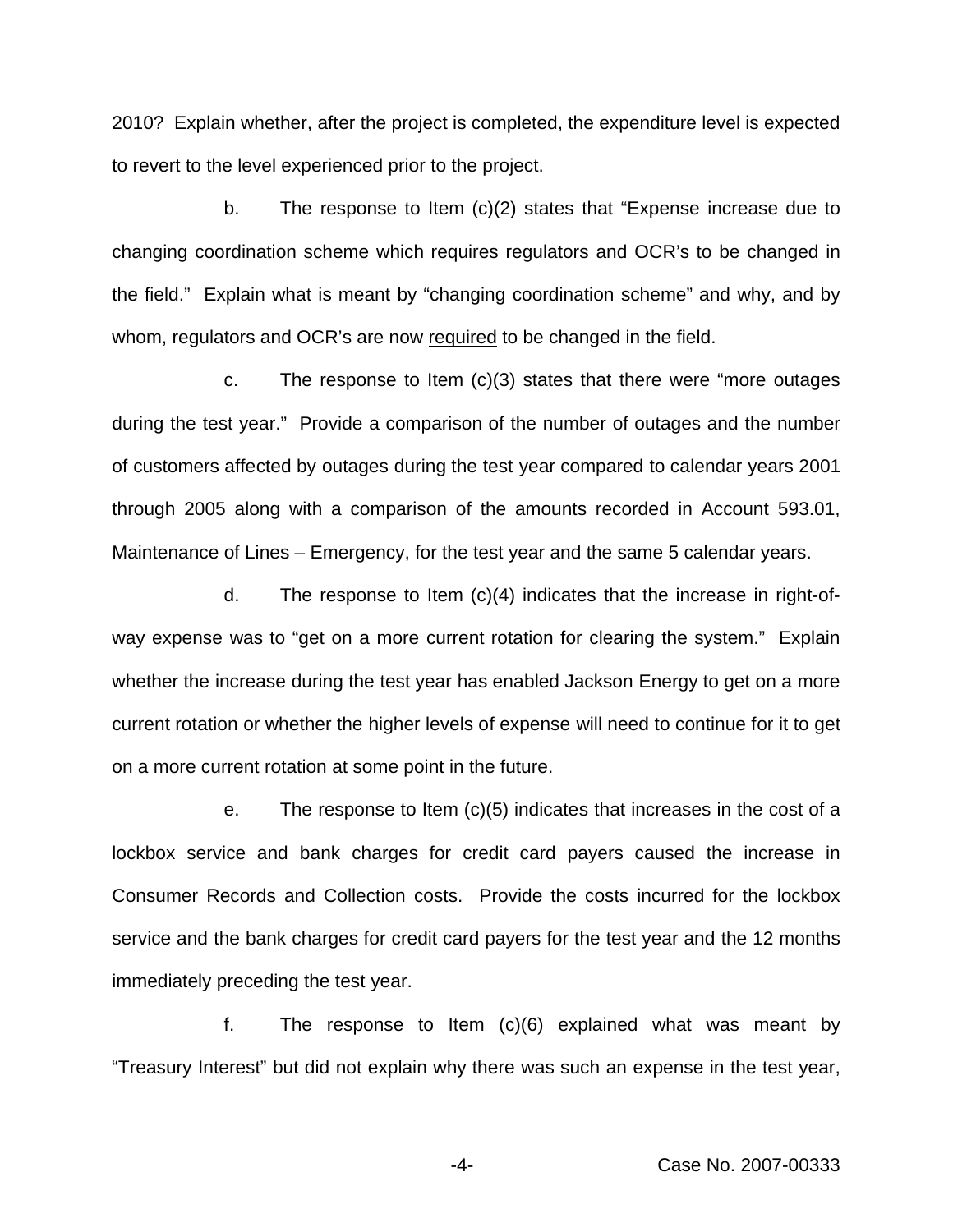in the amount of \$349,557, when there was no such expense in the 12 months immediately preceding the test year. Provide the explanation previously requested.

5. Refer to the response to Item 12(a) of the Staff's second request, which states that the wage increase scheduled for November 2006 was delayed until March 2007 and that the last wage rate increases prior to March 2007 were in November 2005. Contrary to this response, Exhibit 1, pages 8 through 10 of 10 of Jackson Energy's application, reflects that there were wage rate increases on November 1, 2006. Reconcile the apparent contradiction between the response and the exhibit and clarify the date of any wage rate increases after March 1, 2006, the first day of the test year.

6. Refer to the responses to Items 13(a) and 13(d) of the Staff's second request and Item 38 of the Staff's initial data request, all of which relate to Jackson Energy's depreciation study and depreciation expense adjustment. The response to Item 13(a) indicates that Jackson Energy decided to use the average service life and the "average net salvage allowance" in an effort "to keep the amount of increase requested at a reasonable level."

a. Was Jackson Energy's decision based solely on its concern about the level of the proposed increase? If there were other reasons, provide them.

b. Provide a schedule which shows how Jackson Energy's normalized depreciation expense would differ from what has been proposed if it had chosen to include net salvage as a component of its depreciation rates.

7. Refer to pages 1 through 5 of 18 in Exhibit 19 of Jackson Energy's application, which provides statistical comparisons of electric cooperatives in Kentucky. For calendar year 2006, Jackson Energy was the fourth largest cooperative on the East

-5- Case No. 2007-00333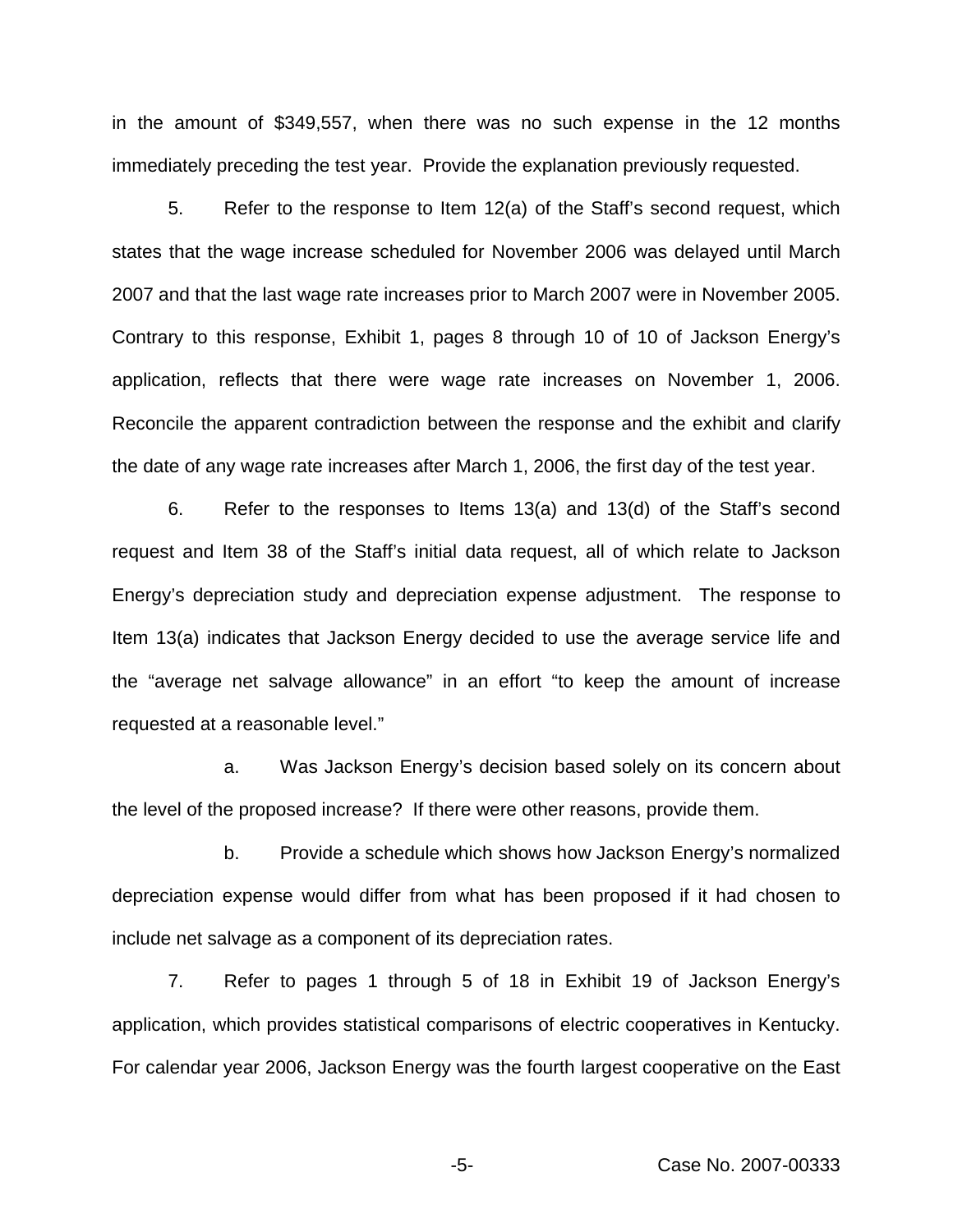Kentucky Power Cooperative, Inc. ("EKPC") system, measured in number of customers, and second largest measured in miles of line. Its number of customers per mile of line was only slightly lower than the average for the EKPC system. Given these statistics, what accounts for Jackson Energy having the third highest average expense per customer on the EKPC system, with that expense being 14.5 percent above the system average, and also having an average expense per mile of line that is 14.4 percent above the system average?

8. Refer to the response to Item 17(a) of the Staff's second request which, in addition to requesting the amount of any additional costs for the depreciation study, also asked when the costs were incurred. Provide the date(s) of when the additional cost of \$6,198.15 was incurred, as originally requested.

9. Refer to the second paragraph in the response to Item 18(b) of the Staff's second request which discusses why the costs for all directors attending the National Rural Electric Cooperative Association ("NRECA") annual meeting should be included for rate-making purposes. Provide the meeting program for the NRECA 2006 annual meeting and the program materials that were distributed to the meeting attendees.

10. Refer to the response to Item 18(e) of the Staff's second request which explains that directors elected or appointed after May 11, 2006 receive \$700 more per meeting than directors on the board before that date, which is in lieu of the health insurance coverage provided to the pre-May 11, 2006 directors.

a. Provide the results of any cost-benefit analysis performed by Jackson Energy on the issue of providing increased cash compensation versus paying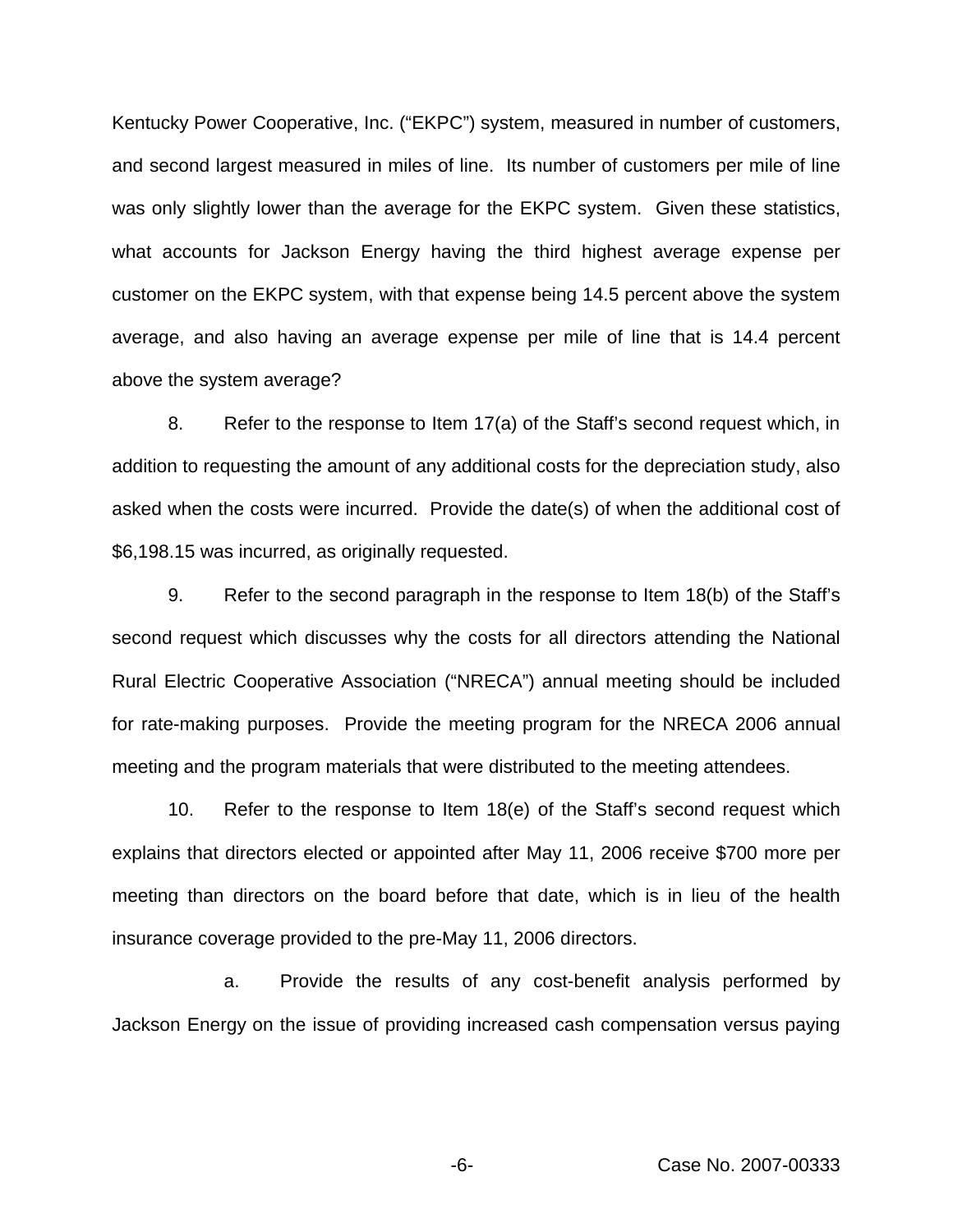for directors' health insurance. If no analysis was performed, explain why and describe how this decision was made.

b. Health insurance appears to be optional for directors who were on the board as of May 11, 2006, since health insurance costs were incurred for only four directors during the test year. Is it correct that the policy change which eliminates health insurance for "newer" directors but pays them \$1,000 per meeting is applicable to all directors who become members of the board after May 11, 2006?

c. Given that it has been Commission policy to disallow the cost of directors' health insurance for rate-making purposes, explain why the additional compensation provided to Jackson Energy's newer directors in lieu of health insurance coverage should not also be disallowed for rate-making purposes.

11. Refer to the response to Item 19 of the Staff's second request, which references corrections to lines 33 and 34 on page 6 of 19 of Exhibit 10 of Jackson Energy's application. Should a similar correction be reflected for line 25 on page 6 of 19, which also references KAEC coordinated training? Explain.

12. Refer to the response to Item 20 of the Staff's second request. Provide the program for the NRECA 2006 pre-annual meeting training and the program materials that were distributed to the meeting attendees.

13. Refer to the response to Item 21(d) of the Staff's second request concerning the early retirement offered by Jackson Energy during the test year. Provide a general description of the NRECA-sponsored retirement plan, the number of employees to whom it was offered, the number that accepted the offer, and the areas within the organization in which they were employed.

-7- Case No. 2007-00333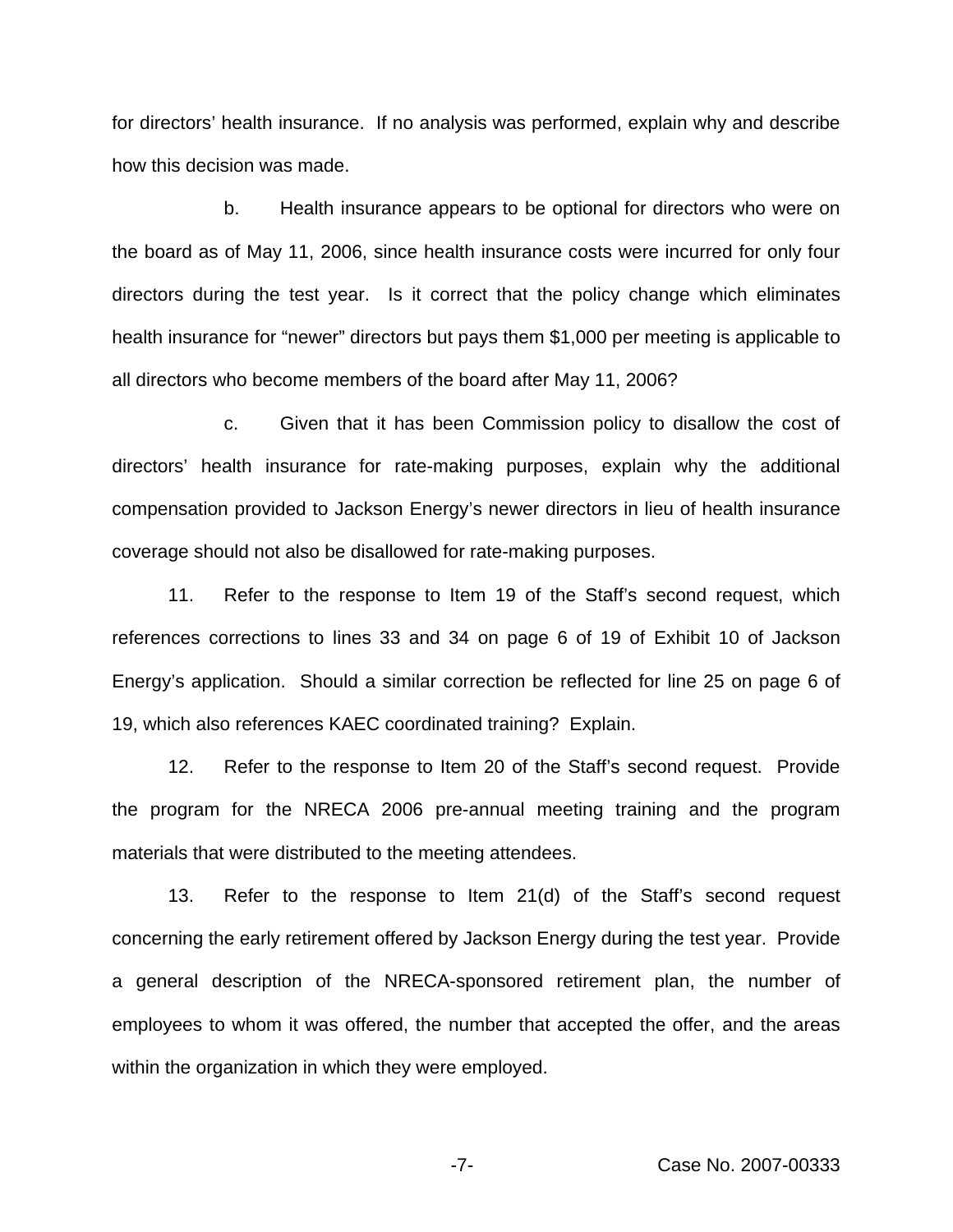14. Refer to the response to Item 24(a) of the Staff's second request. To the extent that it has any knowledge, when does Jackson Energy expect the \$4,140,000 in loan funds to be advanced?

15. Refer to the responses to Items 6 and 7 of the first data request of the Attorney General ("AG"), which deal with the treatment of customer deposits and the interest on customer deposits.

a. Is it Jackson Energy's understanding that the Commission treats these items differently for cooperatives than it does for investor-owned utilities ("IOU")?

b. Does Jackson Energy understand that the reason for the different treatment is that the revenue requirement determination for cooperatives is based on required net margins (income) while the revenue requirement determination for IOUs is based on required net operating income?

16. Refer to the responses to Item 29 of the first data request of the AG and Item 38 of the Staff's initial data request. Provide a detailed explanation for why depreciation expense on transportation equipment increases from \$104,964 during the test year to \$322,737 on a normalized basis. Include in the explanation a discussion of how this occurs even though the "allocation of the increase in depreciation on transportation equipment is based on actual test year clearing."

17. Refer to the responses to Item 30 of the first data request of the AG and Item 38 of the Staff's initial data request. Provide a schedule, in the same format as the response to Item 38, which reflects the amount of normalized depreciation expense that would result from using Jackson Energy's current depreciation rates rather than its proposed rates.